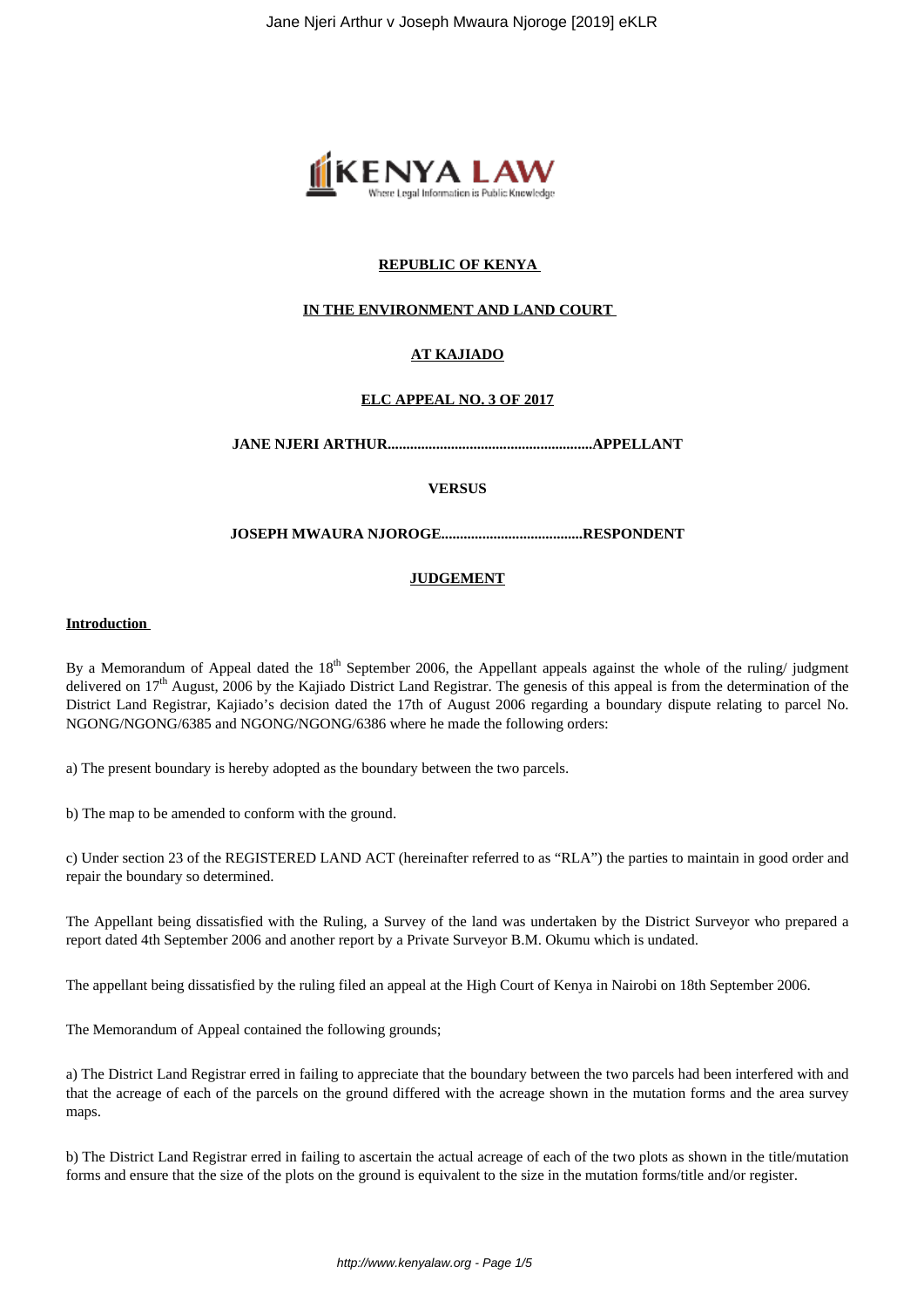c) The District Land Registrar erred in failing to consider and appreciate the evidence adduced by the Appellant.

d) The District Land Registrar erred in failing to appreciate that the subdivision line between the two parcels of land clearly shows an encroachment onto parcel 6386.

e) The District Land Surveyor erred in failing to consider that the Registry Index Map (R.I.M.) reference number 20/NW covering the parcels in questions is at variance with the associated mutation forms and that most of the distance measurements shown on the mutation forms are very different from their corresponding distances on the R.I.M, hence the discrepancy between the area in the RIM and in the mutation form.

f) The said District Surveyor did not adjudicate the dispute impartially and was influenced by extraneous matters, hence the erroneous decision.

The Appellant prays that:

a) The said Ruling and all the consequential orders be set aside and the dispute be determined afresh and or the correct boundary reflecting the correct acreage of each parcel be determined and maintained.

b) The area maps which reflect the correct acreage/size of each parcel be determined and maintained and the boundary on the ground be marked to confirm with the said maps.

c) The respondent to pay the cost of appeal.

I have considered the submissions of both parties in respect of this Appeal.

#### **Analysis and Determination**

Upon consideration of the materials presented in respect of the Appeal herein, the only issue in dispute is whether the proceedings and decision of the District Land Registrar dated the 17th of August 2006 and District Surveyor's Report dated 4<sup>th</sup> September, 2006 regarding a boundary dispute relating to parcel No. NGONG/NGONG/6385 and NGONG/NGONG/6386 should be set aside and the boundary dispute determined afresh.

It is not in dispute that there was a boundary issue between land parcel Nos. NGONG/NGONG/6385 and NGONG/NGONG/6386. It is further not disputed that the District Land Registrar in exercising his mandate proceeded to determine the dispute and prepare a report. The Appeal has arisen as a result of the District Land Registrar's decision where he directed that the parties should adopt the boundaries as per the findings on the ground.

The Appellant contends that she is the widow of the deceased owner of land parcel number NGONG/ NGONG/ 6368 who was involved in a boundary dispute with the Respondent. She claims the Respondent had encroached on her land. She admitted that the late husband had initially tried to fix the boundary when it was uprooted.

The District Land Registrar, in determining the boundary dispute stated as follows:' **the surveyor present did a ground check and realized that the shape of the parcel on the map differed from that on the ground. The measurement on the side facing the road indicated the boundary to fall within the acceptable position of any boundary. A check along the river line also indicated that parcel No. 6368 takes the approximate shape and that upon taking measurements, it almost checked with the measurement on the mutation. Parcel No. 6385 had its total measurement as indicated on the mutation form along the river, an indication that he has not encroached into parcel No. 6386 as alleged.'**

It is the Appellant's contention that these averments are contradictory and should not have been relied upon for the Land Registrar to make his decision. Further, she averred that the District Land Registrar relied on extraneous issues to determine the boundary dispute. The Appellant also disputed the report by the District Surveyor, Kajiado dated the 4<sup>th</sup> September, 2006 that had ruled out an encroachment and relied on the undated report by the private Surveyor B M Okumu who stated that the Registry Index Map (RIM)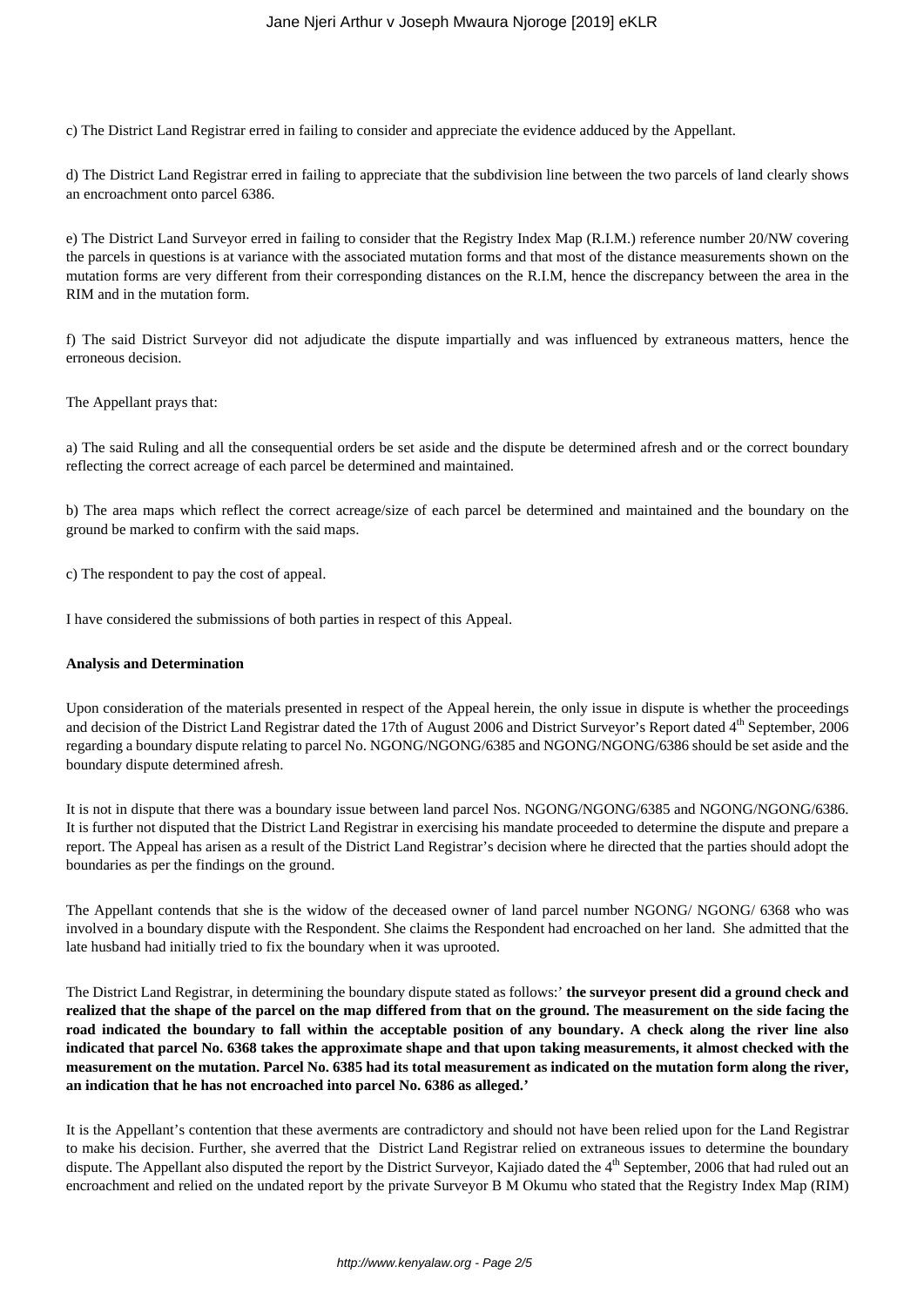reference number 20/NW covering the parcels in questions was at variance with the associated mutation forms. From a cursory look at the proceedings and decision of the District Land Registrar, the Appellant confirmed that her deceased husband purchased the suit land and relied on the existing boundaries at that time. The Appellant confirmed that it is her late husband who placed pegs to mark the boundaries and that they rectified the boundary together with the Seller. The Respondent herein stated that he bought the suit land from one James Mbai Mburu and he was shown the boundaries, which have remained intact. He confirmed having no dispute with the Appellant's deceased husband. One of the Appellant's witness Apollo Mwangi confirmed he did not know the boundary of the two parcels of land although he used to farm the deceased land. As for another witness Mwangi Mugo, he confirmed visiting the two parcels of land in 1986 and 1996 but never saw the boundaries. He however contended during the hearing that the boundaries looked different. He also said that the deceased never told him of any encroachment on his land. One Samuel Kiruki who is a neighbor of the disputants, stated that he had seen a boundary of euphobia plants for almost 17 years. He however confirmed he did not know the entire boundary. Further, one Moffat confirmed that he brought Mwaura to view parcel Ngong/Ngong/6385 in 1997 – 1998 and the boundaries have remained intact todate and the fence was as it is presently.

Since the boundary dispute herein was determined during the regime of the Registered Land Act, I will mainly refer to the said Act. Section 21(1) (2),  $\&$  (3) of the Registered Land Act (repealed) gave power to the Land Registrar to fix boundaries to registered land and provided **that' (1) Except where, under section 22, it is noted in the register that the boundaries of a parcel have been fixed, the registry map and any filed plan shall be deemed to indicate the approximate boundaries and the approximate situation only of the parcel. (2) Where any uncertainty or dispute arises as to the position of any boundary, the Registrar, on the application of any interested party, shall, on such evidence as the Registrar considers relevant, determine and indicate the position of the uncertain or disputed boundary. (3) Where the Registrar exercises the power conferred by subsection (2), he shall make a note to that effect on the registry map and in the register and shall file such plan or description as may be necessary to record his decision.'**

From the materials presented herein, it is evident that the Land Registrar adhered to the law and invited all the parties to deliberate on the boundary dispute wherein they each called their respective witnesses. Further, in exercise of his legal mandate, the Land Registrar proceeded to determine the dispute. I note the Appellant seeks to rely on the Fair Administrative Actions Act and the Constitution of Kenya 2010 which were not in force when the Land Registrar determined the boundary dispute and in the interests of justice, I will not refer to them. In the said proceedings, no witness stated that the deceased had a boundary dispute with the Respondent herein prior to his death. I note the dispute arose one year after the demise of the owner. This in essence points out to the fact that the deceased had been comfortable with his boundary as pointed out by the seller and had acquiesced on the same. The Respondent herein who owns the adjacent parcel of land confirmed that it is the seller who pointed out to him the boundary which he had retained todate. All witnesses stated there was a boundary between the two parcels of land, and DW3 Moffat Buja was emphatic that the boundaries had remained the same. Further, both John Mbugua, (PW3) and Samuel Kiruki (DW1) all stated that the boundary was made of euphobia plants which corroborated Joseph Mwaura Njoroge's averments. It is hence evident that the majority of the witnesses of the Appellant and Respondent confirmed that the boundaries had been there. The Appellant contends that the District Land Registrar failed to appreciate her evidence. The rule of evidence is clear that the burden of proof was upon the Appellant to prove that the Land Registrar at the time of arriving at his decision failed to appreciate all the evidence before me, which to me is not the case.

The District Surveyor further did a report dated the 4<sup>th</sup> September, 2006 addressed to the District Land Registrar where he stated as follows:' **Measurements taken on both the parcels sides, namely the side fronting the roan and the side facing the river, revealed that both parcels dimensions were within acceptable lengths as indicated in the mutation forms (subdivisions of 3386). Furthermore, area analysis on parcel 6386 revealed that its area was intact, and hence no encroachment had been done.'** 

From this report, the District Surveyor confirmed that there was no encroachment on the Appellant's land.

There was a second Survey undertaken by BM Okumu who prepared an undated report where he stated that: ' **the boundary line between the parcels 6385 and 6386 did not give the acreage of the two parcels of land as shown in the mutation form as 1.01 hectares and 1.41 hectares respectively. This subdivision line on the ground seems to show encroachment onto parcel 6386 if the acreages given in the mutation form are to be considered.** '

I note that the report by BM Okumu seeks to contradict the findings of the Land Registrar and the District Surveyor. Further, it is not clear whether the said report was prepared before the Land Registrar's report or after.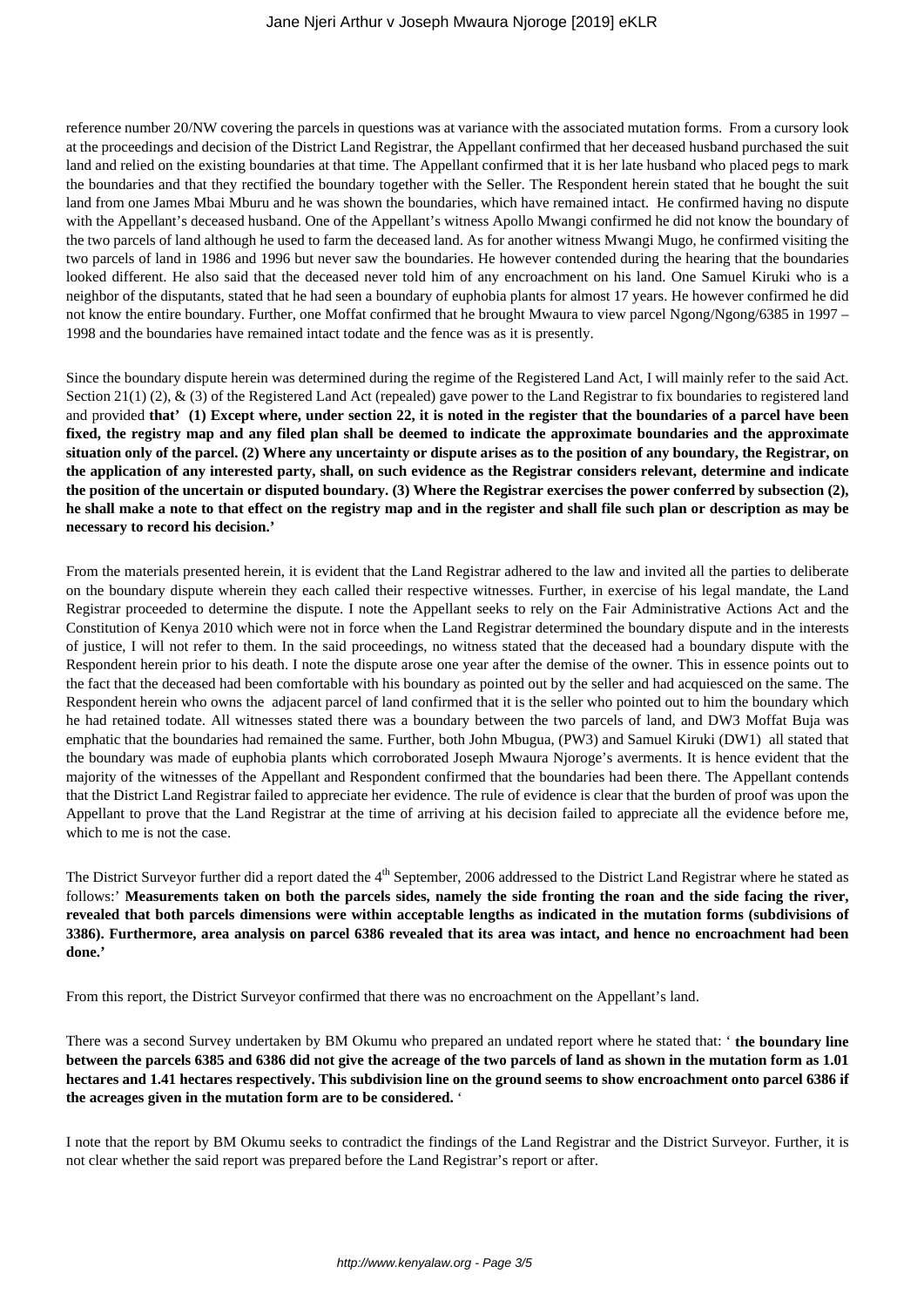In the case of **Azzuri Limited v Pink Properties Limited [2017] eKLR,** Justice Angote while making a decision relating to general boundaries had this to say**: ' In his paper,** *"The Role of the Registry Index Map (RIM) in Land Management in Kenya",* **Peter K. Wanyoike has stated that the Registered Index Map is a very useful document in registration and management of land in Kenya within the context of "***General Boundaries"* **or** *"approximate boundaries."*

**The paper defines** *"General Boundaries"* **as follows:**

*"A boundary of which the precise line is undetermined in relation to the physical features which demarcate it ... However, it is clear on the ground where the parcel is situated and where the boundaries are, for they are clearly visible and unmistakable physical features, though they do not indicate the exact location of the line within the breadth which such physical features necessary process."*

**In the case of** *Ali Mohamed Salim vs Faisal Hassan Ali (2014) eKLR,* **this court held as follows:**

*"The type of survey that generated the Registry Index Map is what was known as "general boundaries" which has been defined in Section 18(1) of the Land Registration Act, 2012 to mean "the approximate boundaries and the approximate situation only of the parcel." Indeed, most of the titles under the repealed Registered Land Act were issued on the basis of the general boundaries, meaning that such parcel of land had no fixed beacons. On the other hand, land registered under the Registration of Titles Act required a cadastral survey to be prepared, which is based on a fixed boundary principle. Such a survey has an accurate linear and angular measurements to aid the registration of a title of a plot. The boundaries of land registered under the Registration of Titles Act can easily be identified by any surveyor because of the fixed nature of its beacons."*

**In the case of Samuel Wangau Vs. AG & 2 others (2009) eKLR, it was held as follows:**

*"However, it is common ground that such maps (R.I.M) are not authorities on boundaries. Both the District Land Registrar and the District land surveyor said as much.....It means therefore that when and where there is a dispute as to the position and location of a boundary as in this case, unless the same is a fixed boundary, one has to go beyond the R.I.M in solving the dispute."*

**Indeed, both PW1 and DW2 were agreeable that for one to determine a dispute in respect to general boundaries, the physical features existing on the ground are very critical. Such features include hedges, fences and roads. Because general boundaries are identifiable by using the existing physical features, and by interviewing the owners of the adjacent plots, the law requires disputes relating to such boundaries to be handled by the Land Registrar, and not Surveyors or even the court.'**

In this Appeal, the boundary dispute the District Land Registrar was determining related to a general boundary and all the witnesses admitted there were general features to confirm an existence of a boundary between the two parcels of land. The Appellant is aggrieved by the Land Registrar's ruling for failing to rely on the measurements as per the RIM. As per section 21 (1) of the Registered Land Act, the registry map and any filed plan shall be deemed to indicate the approximate boundaries and the approximate situation only of the parcel. In the current scenario it is clear the boundaries on the RIM were an approximation.

Further, in the case of **Azzuri Limited v Pink Properties Limited [2018] eKLR,** the Court of Appeal while dismissing an Appeal emanating from a Judgement in the above cited case, where the ELC Judge had dealt with an issue of General Boundaries, stated as follows:' **We find it impossible to depart from the above findings by the Judge. We have also taken note of the evidence that when the appellant purchased the suit plot, the respondent's fence was in place, and so were all the features. The appellant did not raise an issue of encroachment with the neighbors or the land Registrar so that the boundaries could be fixed. One can deduce from appellant's conduct that it was happy to buy the plot "as is" and turning later to involve the County Commissioner and to file suit prematurely contrary to the statute in a case where the Judge found inadequate evidence of encroachment, the orders made cannot be faulted.'**

In relying on the facts as presented, I opine that the District Land Registrar and District Surveyor who were experts properly arrived at their conclusions in respect of the general boundaries between land parcels numbers Ngong/Ngong/6385 and Ngong/Ngong/ 6386 respectively. Since this was a determination of a general boundary, the issue of exact measurement as per RIM as stated by BM